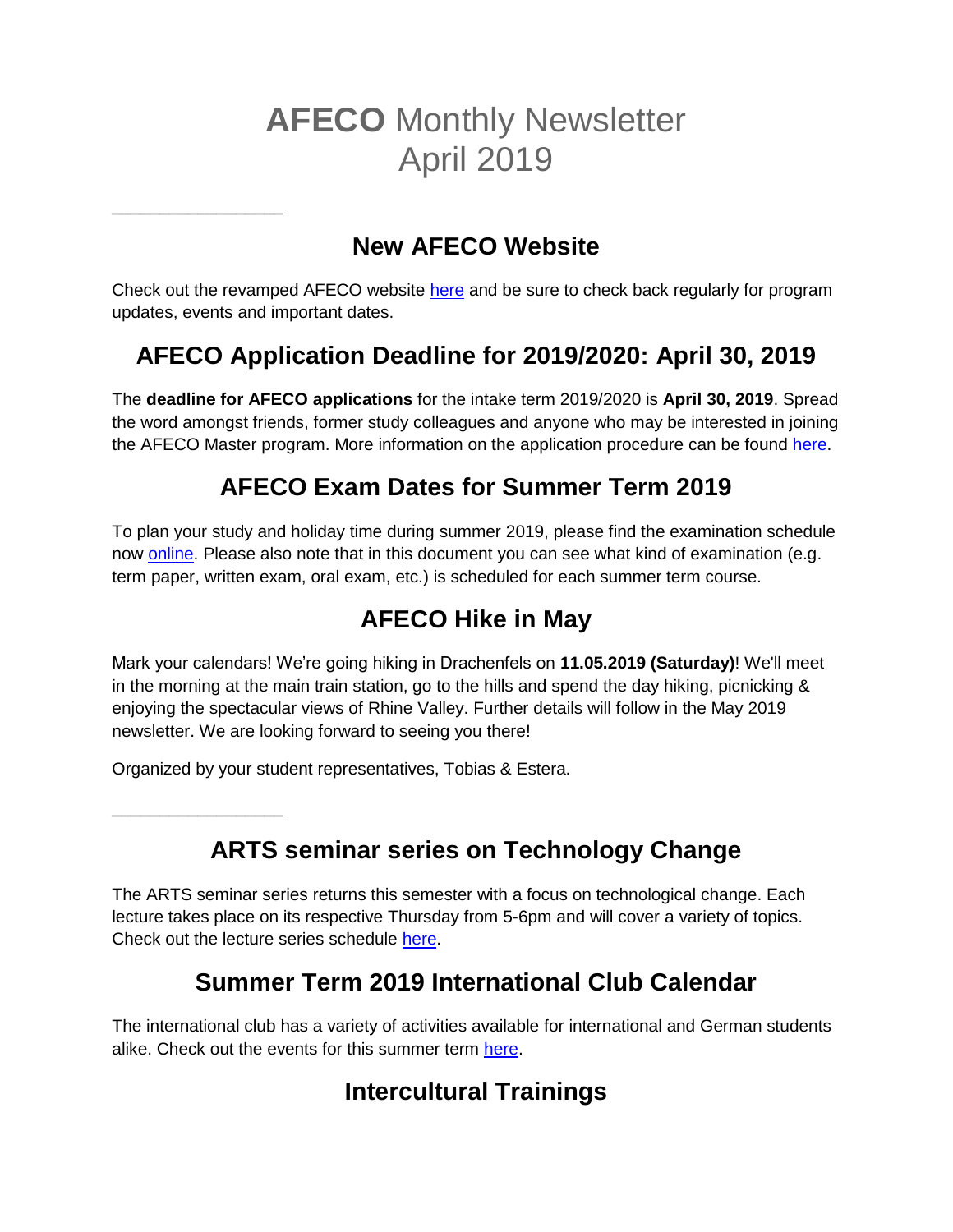The interactive intercultural training provides theoretical input which is then put into practice. The trainings are especially recommended for those studying or working abroad as well as those who are studying in Germany. Intercultural competence has become a key skill for every student and professional. The participation in the training is free of charge. Trainings during summer semester 2019 will take place Saturday and Sunday on: 13.-14.04.2019 (English), 25.- 26.05.2019 (Deutsch), 15.-16.06.2019 (English) and 29.-30.06.2019 (Deutsch). Visit the website for more information and register [here.](https://www.uni-bonn.de/studium/studium-und-praktikum-im-ausland/zertifikat-fuer-internationale-kompetenz-en/interkulturelle-trainings-en?set_language=en)

### **Internship and Job Opportunities\***

[Zwei Praktikant\\*innen für die die Abteilung Evaluierung I \(staatliche](https://www.deval.org/de/stellenausschreibung/zwei-praktikantinnen-f%C3%BCr-die-die-abteilung-evaluierung-i-staatliche-entwicklungszusammenarbeit-governance.html)  [Entwicklungszusammenarbeit, Governance\),](https://www.deval.org/de/stellenausschreibung/zwei-praktikantinnen-f%C3%BCr-die-die-abteilung-evaluierung-i-staatliche-entwicklungszusammenarbeit-governance.html) Deutsches Evaluierungsinstitut der Entwicklungszusammenarbeit (DEval), Bonn Bewerbungsfrist: 10.04.2019

\_\_\_\_\_\_\_\_\_\_\_\_\_\_\_\_\_\_

\_\_\_\_\_\_\_\_\_\_\_\_\_\_\_\_\_\_

[Praktikant \(m/w/d\)](https://jobs.giz.de/index.php?ac=jobad&id=42797) im Programm Nachhaltige Agrar-Lieferketten und Standards, Deutsche Gesellschaft für Internationale Zusammenarbeit (GIZ) GmbH, Bonn Bewerbungsfrist: 09.04.2019

[Praktikant \(m/w/d\)](https://jobs.giz.de/index.php?ac=jobad&id=index.php?ac=jobad&id=42796) im Kompetenzcenter Ländliche Entwicklung und Ernährungssicherung/Sektorvorhaben Nachhaltige Agrarlieferketten und Standards, Deutsche Gesellschaft für Internationale Zusammenarbeit (GIZ) GmbH, Bonn Bewerbungsfrist: 09.04.2019

### **ILR Testimonial: Dr. Stefan Seifert**

I sat down with [Stefan Seifert](http://ilr.uni-bonn.de/pe/staff/seifert/seifert_d.htm) from the chair of Production [Economics](http://ilr.uni-bonn.de/pe/pe_e.htm) to learn more about his journey to his post-doc and his transition to the agricultural sector.

**SS:** Since December 2017, I've worked at the chair for Production Economics with Professor Hüttel. Before that, I was at DIW Berlin (German Institute for Economic Research) and the Graduate Center of the DIW (DIW GC) where I also obtained my PhD in economics from TU Berlin. My PhD thesis was concerned with the measurement of efficiency and productivity in the electricity sector, so my background is probably a bit exotic at the agricultural faculty.



#### *AT: Could you please explain the research you're doing regarding agricultural land markets and the objective of the research?*

**SS:** We are currently working with several research projects on the German land market and cooperate with institutions mostly from Germany and Austria. I (or better we) analyze the impact of various factors on the land market, and in particular on land prices. These factors include, market mechanisms (auctions versus negotiations), bidder behavior in land auctions, information asymmetries, and regulation. My work is mostly applied and we use a variety of